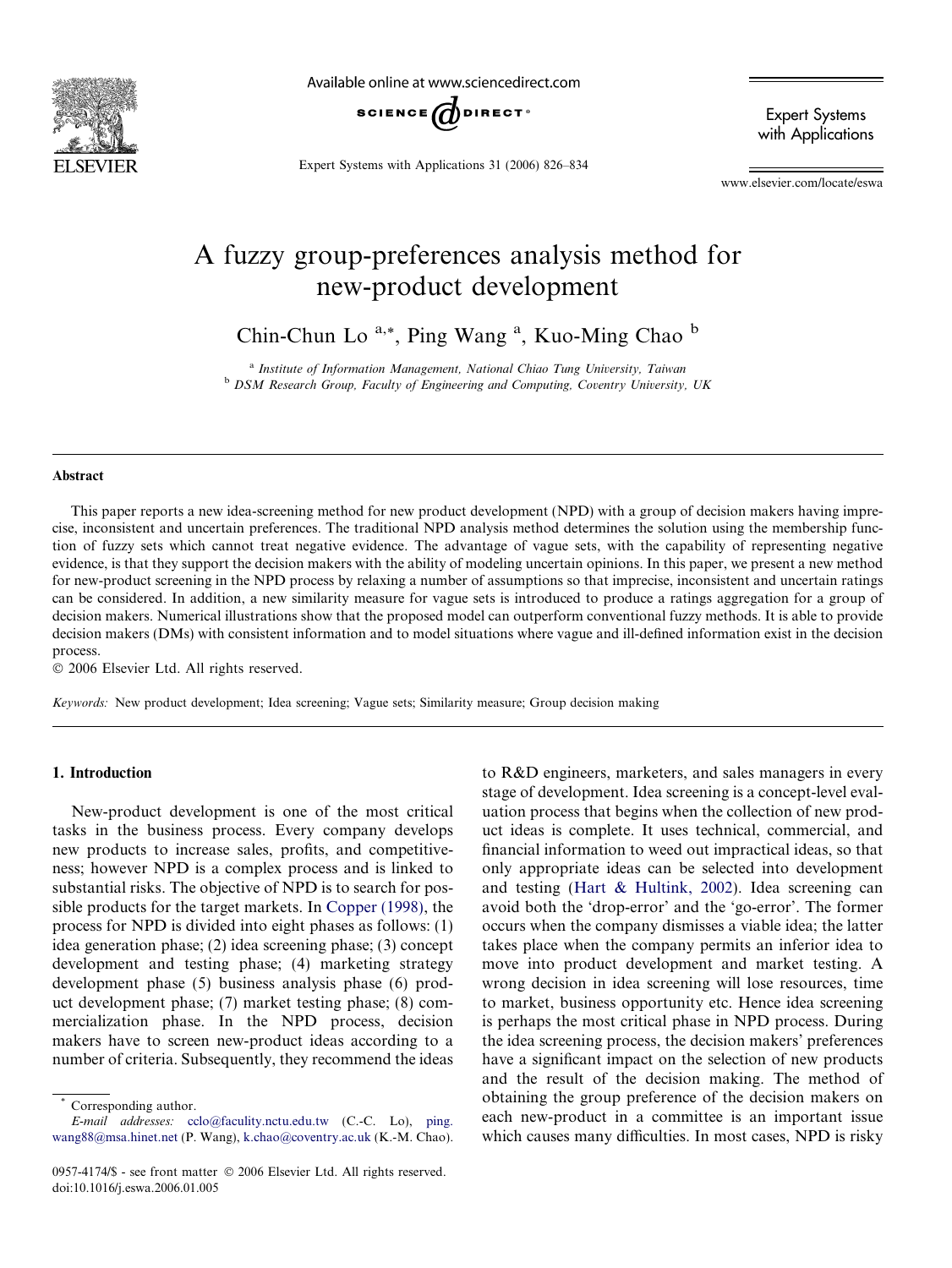due to the lack of sufficient information about imprecise, inconsistent and uncertain customer preferences. Recent studies ([Kim & Kim, 1991; Kotler, 2003](#page--1-0)) report the failure rate of new consumer products at 95% in the United States and 90% in Europe. The failures lead to substantial monetary and non-monetary losses. For example, Ford lost \$250 million on its Edsel; RCA lost \$500 million on its videodisk player etc. There are many reasons for the failure of a new product. Some of the important factors in high technology NPD can be summarized as follows:

- (1) In an idea-screening phase, it is impossible to acquire precise and consistent information regarding customers' preferences, but it is possible to obtain imprecise, inconsistent and uncertain information.
- (2) In a concept development and testing phase, the criteria for new-product screening are not always quantifiable or comparable.
- (3) In a product development phase, the choice of enabling technologies for developing new products is a challenging issue as the technologies evolve rapidly. In addition, it is often the case that development costs are higher than expected.
- (4) In a commercialization phase, participating competitors will use a variety of means to contend.

This research sets out to provide more human-consistency by including the assumptions (i.e., ''I am not sure'') often prohibited by other existing approaches ([Kao & Liu,](#page--1-0) [1999; Kessler & Chakrabarti, 1997; Lin & Chen, 2004](#page--1-0)). In this paper, we propose a new method, which extends the traditional NPD methods to the early product development and evaluation, uses the similarity measures of vague sets ([Gau & Buehrer, 1993; Hong & Kim, 1999; Li & Cheng,](#page--1-0) [2002](#page--1-0)) to aggregate the ratings of all decision makers including the negative evidence. It supports decisions on the priority among alternatives through the use of a fuzzy synthetic evaluation method [\(Chen & Hwang, 1992](#page--1-0)) for phase.

The rest of the paper is structured as follows. Section 2 reviews important NPD literature. Section 3 introduces basic concepts and definitions in vague sets and their operations. Section [4](#page--1-0) formulates the problem of new-product screening and describes the proposed algorithms and associated methods. Proofs for four resulting properties from the proposed algorithms are also included. In Section [5,](#page--1-0) an example of evaluating new ideas is shown, to illustrate the proposed method. Section [6](#page--1-0) compares the outcomes with other approaches. Section [7](#page--1-0) offers the conclusion on this work.

#### 2. Literature review

Many methods ([Calantone, Benedetto, & Schmidt, 1999;](#page--1-0) [Copper, 1981, 1993, 1998; Copper & Kleinschmidit, 1986;](#page--1-0) [Kessler & Chakrabarti, 1997; Lin & Chen, 2004](#page--1-0)) and tools ([Henriksen & Traynor, 1999; Rangaswamy & Lilien, 1997](#page--1-0)) are used to control NPD process in an attempt to assist product managers in making better screening decisions. For example, 3M, Hewlett-Packard, Lego, and other companies use the stage-gate system to manage the innovation process ([Kotler, 2003](#page--1-0)). [Rangaswamy and Lilien \(1997\)](#page--1-0) comprehensively classified these methods into three main classes: (1) factor-weighting techniques [\(Kao & Liu,](#page--1-0) [1999](#page--1-0)); (2) eigenvector method, e.g., analytic hierarchy process (AHP) for NPD [\(Calantone et al., 1999\)](#page--1-0); (3) screening regression methods. The factor-weighting method decides the importance of critical successful factors (CSF) of NPD using the weighted distance function [\(Kao & Liu,](#page--1-0) [1999](#page--1-0)). The AHP method ([Satty, 1980\)](#page--1-0) determines the weights of CSF of NPD by solving for the eigenvalues of a rating matrix ([Liberatore, 1987; Calantone et al., 1999;](#page--1-0) [Zimmermann & Zysno, 1983](#page--1-0)). Screening regression methods use a set of variables to analyze the importance weight of factors and to predict the success or failure of a NPD project using regression and statistics techniques ([Copper,](#page--1-0) [1993](#page--1-0)). Other well-known techniques for NPD include beta-testing, conjoint analysis, quality function deployment (QFD), break-even analysis [\(Hart & Hultink, 2002](#page--1-0)).

However, the traditional technique ([Calantone et al.,](#page--1-0) [1999; Copper, 1981; Hart & Hultink, 2002; Kao & Liu,](#page--1-0) [1999; Kessler & Chakrabarti, 1997; Liberatore, 1987; Satty,](#page--1-0) [1980](#page--1-0)) is likely to use quantitative methods, such as optimal techniques, mathematical programming, AHP, and multiple regression models etc., which can only be applied to the case of performance evaluation of the product development phase when the required data are in numeric format.

Since the early phase of new-product screening most often operates in an uncertain situation with incomplete information, it must involve the judgements of decision makers. The expression of human judgment often lacks precision and the confidence levels on the judgment contribute to various degrees of uncertainty. A human-consistent approach is likely to adopt imprecise linguistic terms instead of numerical values in the expression of preference. The issue is compounded when a decision-making process involves a group of decision-makers who have inconsistent preferences.

In the next section, we use vague sets to represent the imprecise linguistic ratings of the group, and define three similarity measures based on mean value of vague sets. These allow the accumulation of the ratings of all the decision makers in order to make an appropriate decision on the priority among alternatives.

### 3. Preliminary description of vague set theory

The vague set (VS), which is a generalization of the concept of a fuzzy set, has been introduced by [Gau and](#page--1-0) [Buehrer \(1993\)](#page--1-0) as follows:

A vague set  $A'(x)$  in  $X, X = \{x_1, x_2, \ldots, x_n\}$ , is characterized by a truth-membership function,  $t_A$ , and a false-membership function,  $f_A$ , for the elements  $x_k \in X$  to  $A'(x) \in X$ ,  $(k = 1, 2, ..., n);$   $t_A : X \to [0, 1]$  and  $f_A : X \to [0, 1]$ , where the functions  $t_A(x_k)$  and  $f_A(x_k)$  are constrained by the